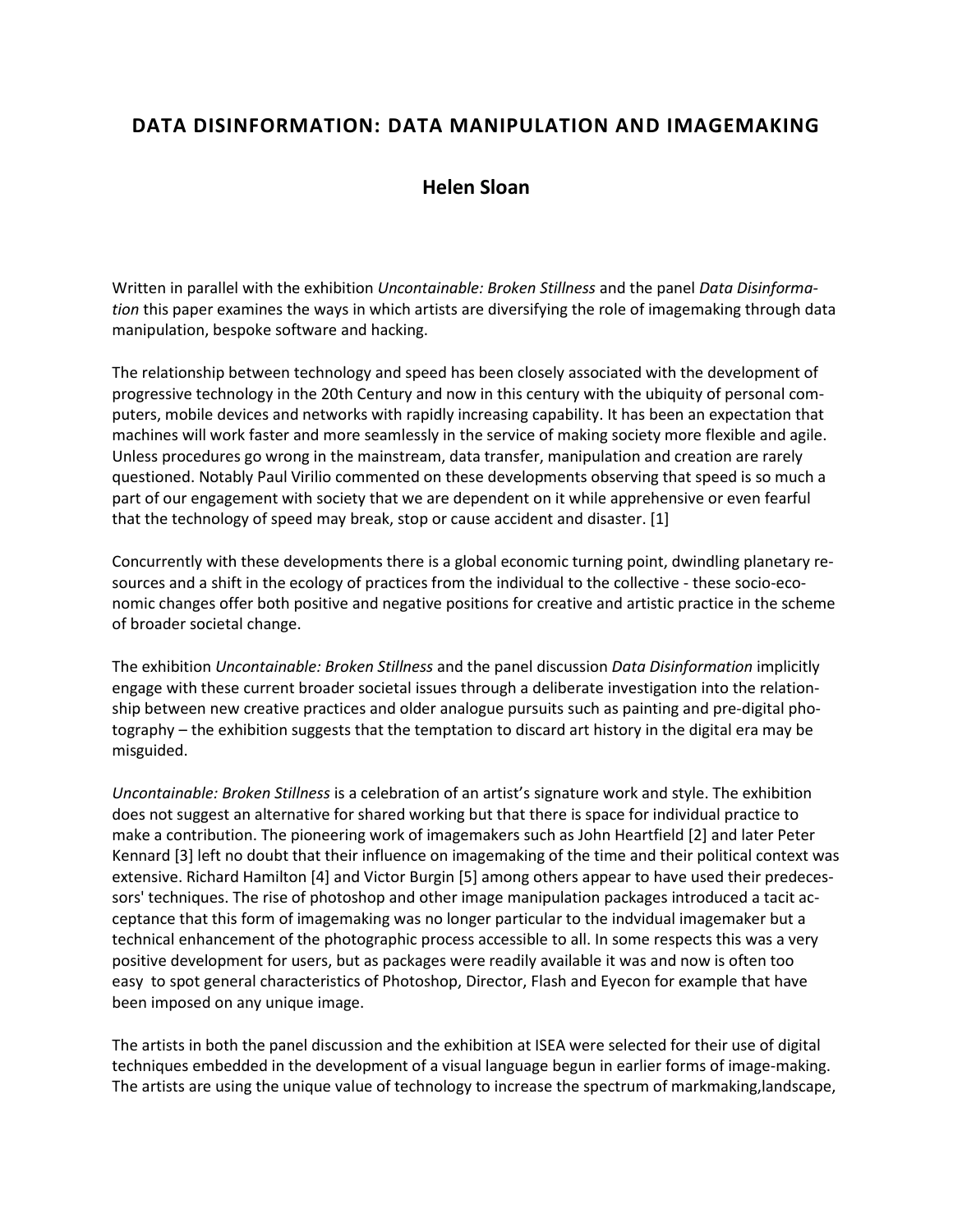media and gesture. Their work involving bespoke programs, hacked packages and mediated imagery enhances the role of the image both aesthetically and politically at the hands of the artist.

Tim Head, a forerunner of the contemporary trend towards fusion of art and science and producer of politically driven imagery and installation, strips data back to the material of the OS and the screen with a program written in C that randomly generates lines of colour (in some of his works randomly generated colours are produced pixel by pixel) on screen in his conceptual works such as *Laughing Cavalier* shown in the exhibition. Peter Hardie, a pioneer in computer animation, has dedicated years to studying the properties of water and the representation of its movement in animation. His *Ripple* series shown in the exhibition combines his interest in impressionist painting with animation. This work strives to find marks and techniques that can only be produced through computer programming. His study of water and light has combined mathematics,

the study of molecular movement and light with the observational techniques of the impressionists. It is this combination that has enabled the artist to extend the range of techniques possible for describing movement of water and reflection of light on it.

Susan Collins has worked since the 1980s in computer and electronic arts and is recognised as a leading UK artist in this area of practice. *Glenlandia*, a contemporary investigation into landscape art, is an archive of images gathered from pointing a webcam at Loch Faskally. The work shows images on screen generated by changing pixel by pixel over approximately 21 hours in a day. This piece provides a timeframe as well as an in-depth study of a single landscape. Presented on the screen in landscape format the artist introduces representation of time showing simultaneously day and night views of the same scene studied and recorded over two years. She has produced a series of archives in the UK and internationally that explore the subtleties of the landscape tradition. boredomresearch continue the landscape theme using Processing to develop artificial life for their playful diptych *Lost Calls of Cloud Mountain Whirligigs*. The work generates fictional beings (Whirligigs) set in an environment combining landscape with mechanical technology. Each viewer experiences the piece differently as the Whirligigs exhibit individually generated behaviours and lifespan. boredomresearch rely on the generation of unique images and behaviours so that no two people will see exactly the same image and are interested in the way that viewers engage with landscape and the ability of digital media to develop fictional fantastic landscapes for the viewer to engage with.

Sigune Hamann, photographer and video-maker, uses analogue 35mm stills photography adding movement to the image by shooting a still film in one take. The resultant *film-strip (Whitehall 9.12.10)* made at the Student Protests in December 2010 stunningly combines moving image, panoramic photography and painterly gesture. This work develops her interest in the role of the camera and subject in standard narrative in film and photography and the application of digital techniques to old media to question and subvert these narratives. For example the student protests were a mix of dreary, dynamic and subversive atmospheres and yet here film-strip shows a beautiful painterly scene that seems removed from the reality of the subject. David Cotterrell's work also subverts context by

challenging our understanding of war through media images. His recent body of work assembled from footage taken during his residency in Helmand Province, Afghanistan, deliberately looks at images of war that represent the waiting for action rather than the much publicized activity of war. *Green Room* is a video loop showing the anticipation of the arrival of casualties to the medical room in Helmand. Treated in post production and heavily mediated, *Green Room* creates a sumptuous image that enhances anticipation of action – a very different tableau from media and cinematic representations of casualties of war.